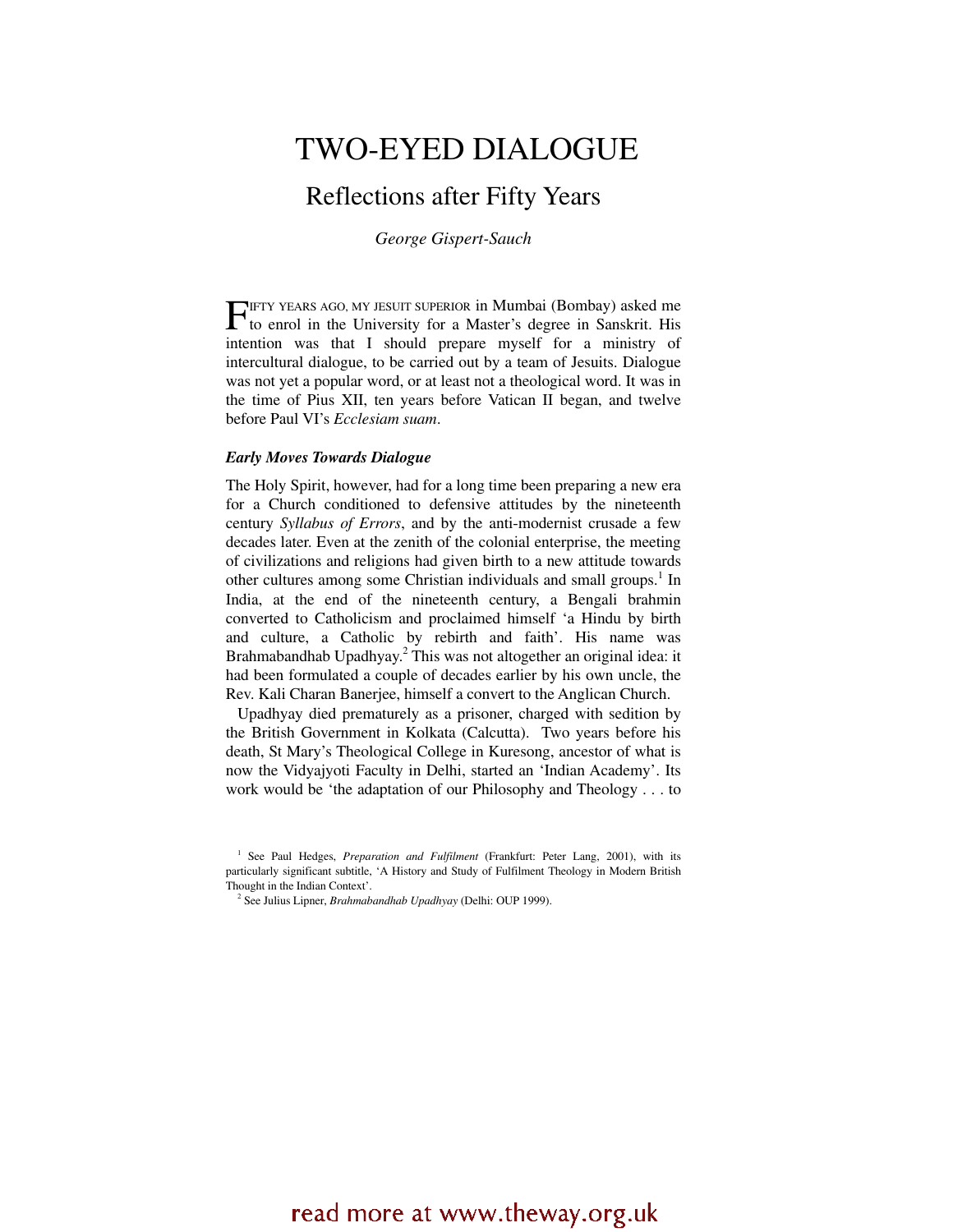the special needs and conditions of India'. Among the areas of study would be 'the creeds of non-Christians of the Indian Empire, Animists, Buddhists, Hindus, Jains, Jews, Moslems, Parsees and Sikhs—from a Catholic point of view'.<sup>3</sup> The Academy functioned for half a century and made a real contribution towards preparing a spirit of openness to the religious traditions of India, even though caveats about prudence and orthodoxy frequently recurred in its history. Again in the 1920s an adventurous group of Belgian Jesuits started a journal of dialogue, *The Light of the East* (1922-1946), which did much to prepare the seminarians and clergy of India for dialogue with other religions.

Consequently, the new orientations of Vatican II did not, in general, cause trauma or surprise in India. They were not even seen as a radical change of direction, but as the official confirmation of what the Indian Church had to an extent been living and advocating for some years. *The Light of the East* was clearly a 'missionary' undertaking—the Light is Christ, it affirmed unambiguously in its opening issue. At the same time, it was respectful and non-polemical. It presented other religions as inspired. In the same issue it affirmed:

> From this dispensation (of the supernatural revelation of the Word of God) the East has not been excluded: rather it received it abundantly. The East has lights already: religious, philosophical, moral. We have no intention to put out these lights. Rather we shall use them to guide both ourselves and our readers on the path that leads to the fullness of the Light. We shall try to show that the best thought of the East is but a bud that, fully expanded, blossoms into Christian thought. (p. 2)

This Belgian Jesuit enterprise echoed the kind of fulfilment theology that had been developed by British theologians, notably by the Scottish missionary J.N. Farquhar, in *The Crown of Hinduism*, first published in 1913. It was an unashamedly inclusivist position, to use a modern category. Few theologians would today use the same language. But it was meant to be, and was, open, dialogical, even humble, while firmly holding on to the eschatological convictions of the Christian faith tradition.

<sup>3</sup> From an explanatory leaflet, 1939.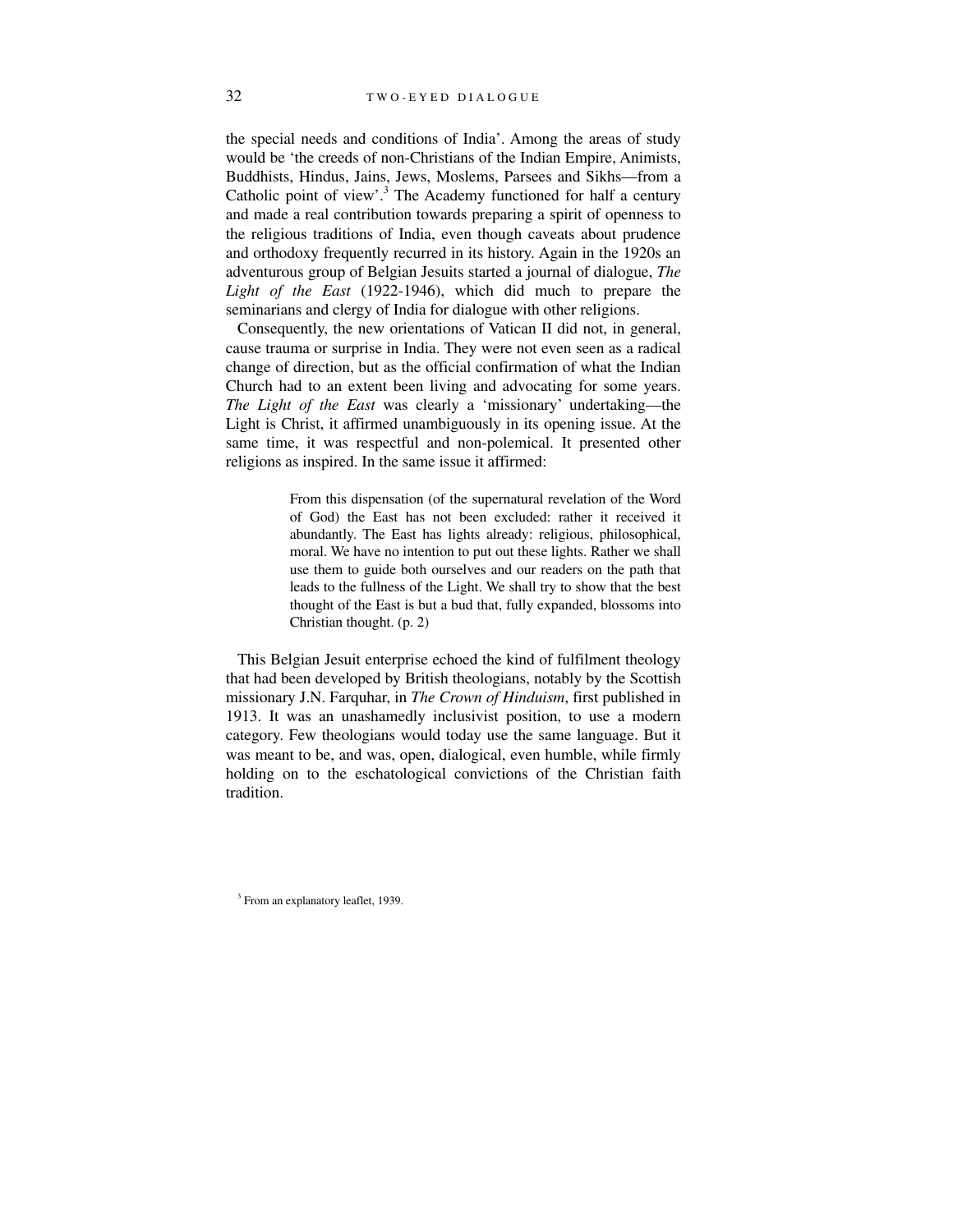#### *Entering the World of Hinduism*

It was as a member of this Indian Church that I entered the classrooms of the Department of Sanskrit at St Xavier's College, Mumbai, six years after my first arrival in India from Spain, and fresh from a threeyear course in scholastic philosophy that I had done in South India. All my classmates were Hindus. Most were young women from well established families waiting for their marriages to be arranged, and interested in the study of their national and regional cultures. The teachers also were Hindus, with the exception of the head of Department, a middle-aged Spanish Jesuit trained in Germany, a polymath if ever there was one. He was completely fascinated by his research into the text of the Rigveda and the Mahabharata.

The study course which I followed for four years at St Xavier's and subsequently in the federal University was fascinating. It introduced me to the intricacies of Vedic and classical Sanskrit. I learnt about different sorts of logic, and the profound metaphysical and theological speculation in the Upanishads and various schools of Vedanta. I discovered Indian drama, ornate poetry, erotic manuals, texts of literary criticism, legal and political literature including the now notorious Manu Smriti, and the religious texts of the epics (a prominent place being given to the Bhagavad Gita). I also encountered the liturgical speculations contained in the Brahmanas, as well as the earliest religious hymns found in the Vedas, sung in India long before Abraham migrated from Ur of the Chaldeans.

 These studies in ancient Indian literature, art and culture opened up a new world to me. I knew that I was, and would always be, an outsider in this world; I would never be a full participant. Academically I fared reasonably well, but culturally I was different. It would take a life-long effort of dialogue with Indian Jesuit colleagues and with members of the Hindu community to let this world make an impact on me and begin to transform me.

The texts studied in class offered me glimpses of an ancient culture. Much more exciting, however, was the discovery of that same culture lived as a spirituality by my fellow students and professors in the commercial city of Mumbai. I would like here to pay a special tribute to the memory of Professor G. C. Jhala (1907-1972), for many years a faithful teacher in the Jesuit-run university college. In him I saw alive the spirituality of the *sthitaprajna*, the person of steady wisdom, so well outlined at the end of the second chapter of the *Bhagavad Gita*: one who renounces all desires that prey upon the mind, contented in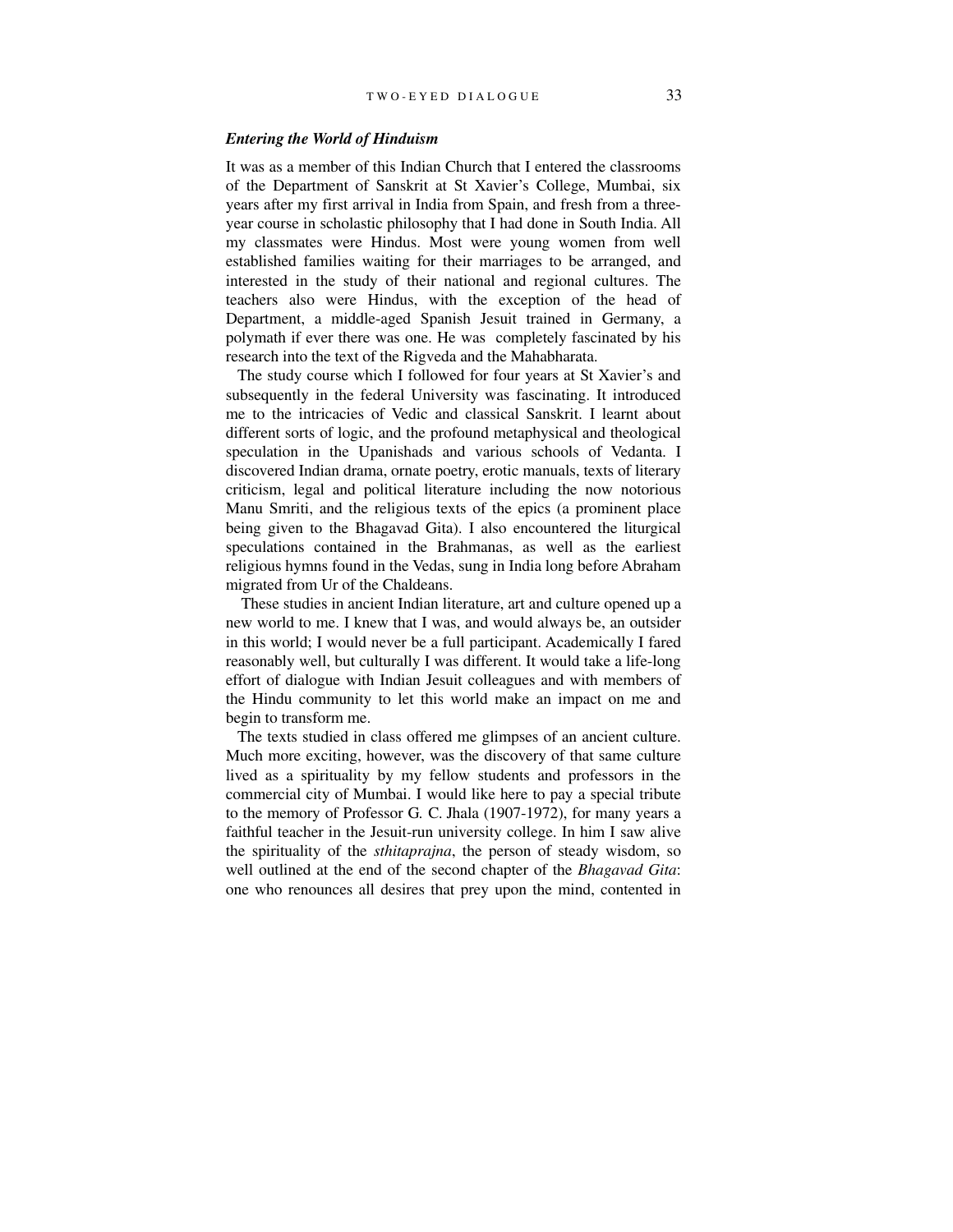the Self and by the Self; who is above sorrows, pleasure or pain; who is concentrated, with the senses withdrawn; who is above greed, anger, ambition or fear; a person of uprightness and truthfulness.

Professor Jhala modelled this ideal. He was always at the service of the students, of the college and of many worthy institutions and movements in the city. He was faithful year after year to his duties as teacher in an institution where there was virtually no chance of promotion. Quite evidently, the foundation of his integrity and of his serene service was the spiritual outlook of the Vedanta which he taught with conviction and clarity of thought: the awareness that ultimately only Brahman, the Source, or Atman, the Ground of Being, is real. The world does not deserve to be regarded as real, much less to be the object of our ultimate commitment. Whatever loves we have are for the sake of that ultimate Reality, the Atman. Nothing else really counts.<sup>4</sup>

This was my first lesson in true dialogue. I experienced first hand, so to speak, an example of a spiritual life that was nevertheless rooted in religious perceptions quite different from those which had nourished my early Christian and Jesuit life. Indeed, our philosophical training had taught us to criticize such perceptions and set them aside; they were alleged to border on pantheism. But our Master, Jesus, had given us a rule of thumb for discernment—'you will known them by their fruits'. And this made me stop short with my silent scholastic criticisms. The fruits here were excellent; the roots must therefore be strong and healthy. In the face of the mystery of the Spirit revealing himself in such a person—and Professor Jhala was only one of many whom I encountered—my criticisms found no words.

Later I was led further by what I read, by my fellow Jesuits who were Indian, by my students, even by my superiors. What began as silent admiration became a taste for this tradition. I remember that excellent Sanskritist and professor of comparative literature at the University of Jadavpur, Fr Robert Antoine, who, when Superior of the Calcutta Jesuit province, said to me: 'Unless we experience within us the great attraction of monism we cannot even understand and enter into dialogue with Hinduism!'

The first lesson could be articulated in terms of the Thomist tradition that had fed my young Jesuit mind: all conceptual knowledge is conditioned by the knower, and hence it does not reach to the heart of

<sup>&</sup>lt;sup>4</sup> I draw here on a celebrated dialogue in the Brhadaranyaka Upanishad between Yajnavalkya and his wife Maitreyi (4:5, 2:4).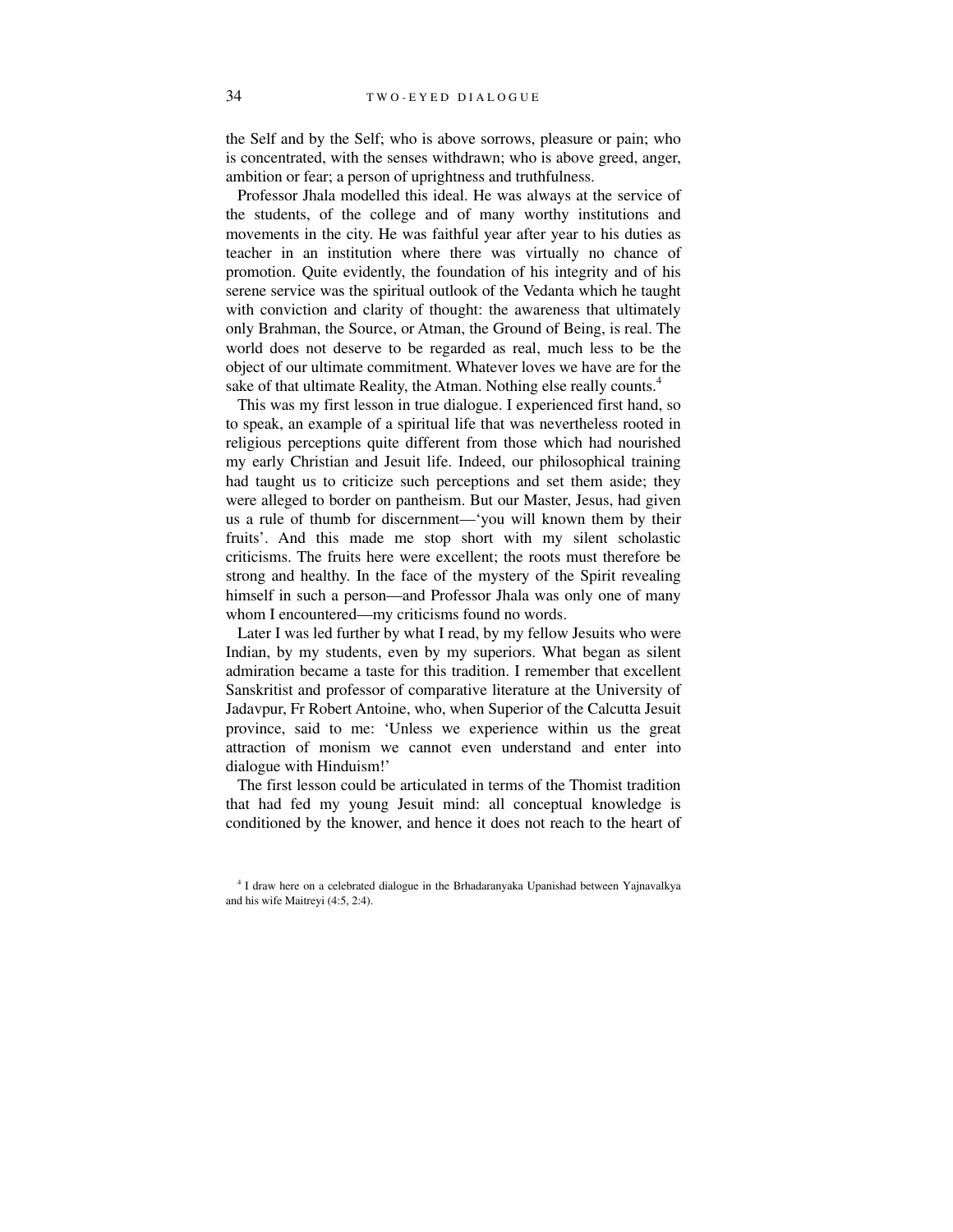the Mystery. Our definitions and theological concepts remain this side of 'saving knowledge'. In the words of the Taittiriya Upanishad I love to quote:

> Words and the mind bounce back from It, empty-handed: only by experiencing the bliss of Brahman one overcomes all fear.

There were interesting questions here about knowledge and experience. Philosophical psychology had taught me the difference between *knowing* a person and *knowing about* a person. Was the Indian stress on experience and on going beyond words a call to find my security elsewhere than in doctrinal orthodoxy? Was Hinduism calling me to know Brahman, the Absolute, beyond theological formulation?

#### *Jesus Christ or the Upanishads?*

The spirituality of Professor Jhala seemed, however, to leave no space for the role Jesus Christ had in my life. It was centred on the eternal immutable Reality. Was there any place for an ultimately significant historical manifestation? Could I, a Christian, relegate history to the realm of the illusory or even the mythical, and empty it of all metaphysical density? Moreover, the Upanishads and the Indian tradition were also raising serious questions about Christian theology. Where was the real centre of Christianity: the paschal mystery or the Trinity? How did the humanity of Jesus relate to the mystery of the Trinity? What of the dance of the perichoresis within the Trinity? Could that be reconciled with the awareness that the Father is the Source?

Some help in clarifying my ideas on the subject—Cartesianism dies hard!—came from an unexpected quarter. Bishop John Robinson gave the 1978 Teape lectures in Delhi, later published as *Truth is Two-Eyed*. 5 A healthy vision, he said, comes from complementary perceptions. We have two eyes, but each one of us has taken to using one or the other, either the right or the left eye. The picture given us by our preferred eye must then be complemented by what the other eye can give us. The process by which the two visions become one remains hidden in the depth of the preconscious. The healthy complete vision has a wholeness that the one-eyed vision lacks. We can of course choose to

<sup>5</sup> (London: SCM 1979).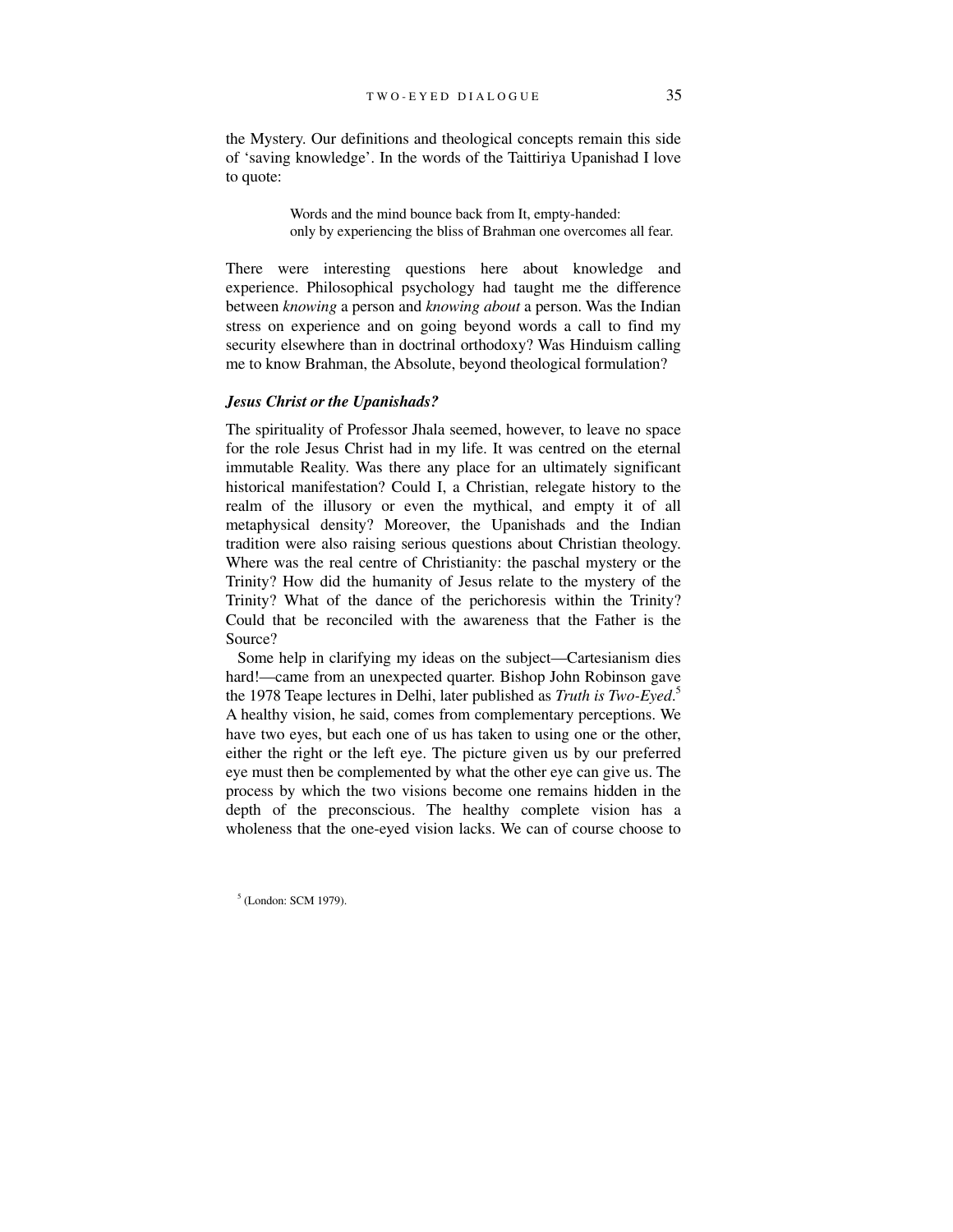look at reality with only one eye. We can use only the Western eye, and stress the personal, the historical, the dualistic, the contingent as the only place in which as creatures we can situate ourselves, the only place from which we can see God. Or we can be Easterners in vision and see everything in a monistic way, *sub specie aeternitatis*, in a quasi-divine vision: from that pinnacle we see ourselves and the world as expressions of God (though we wrongly think ourselves autonomous).

Whoever we are—Hindus, Buddhists, Christians or whatever— Robinson suggests that we should use both eyes. Of course our original culture or faith will lead us to make a choice as to which is our primary eye, but both eyes are needed if we are to have a complete perception. The one-eyed vision is dangerously flat; we lose perspective on distances; we might make misjudgments and have an accident. If we have been educated exclusively in one culture, we are one-eye blind. We need to borrow the other eye from the traditions of other cultures. And here dialogue has a function.

#### *Dialogue of Symbols*

Dialogue does more than clarify or enrich our faith perceptions of the world and of the Beyond. It is not merely a matter of understanding. It enters into the world of symbols, reaching depths of the psyche beyond the conceptual world. Those of us who are fortunate enough to have lived for a long time in India are surrounded by a rich symbolic world to which we respond emotionally in ways quite different from how students of religions react to what they read in textbooks.

 This became clear to me many years ago when some friends of a fellow Jesuit visited us in Kurseong from the West during the weeklong festival of Durga Puja, which occurs in the beautiful month of October. I thought that they might enjoy a walk across the small town to see the pandals getting ready for the celebration of the festival of the Goddess of Bengal. To my surprise, as we entered one of the halls being prepared for the worship, several of the visitors turned back and refused to go inside. Instinctively they were rejecting the symbols of the divine so familiar to the Bengali devotee. The terrible Durga, riding on her tiger, with her beautiful mane of black hair flying in the wind, and her ten arms wielding as many weapons of the gods, and her spear piercing the head of the evil Mahisa—all this is for the Bengali devotee a vision of the divine glory. For me it was a fascinating expression of an ancient popular myth. But for our visitors the symbols were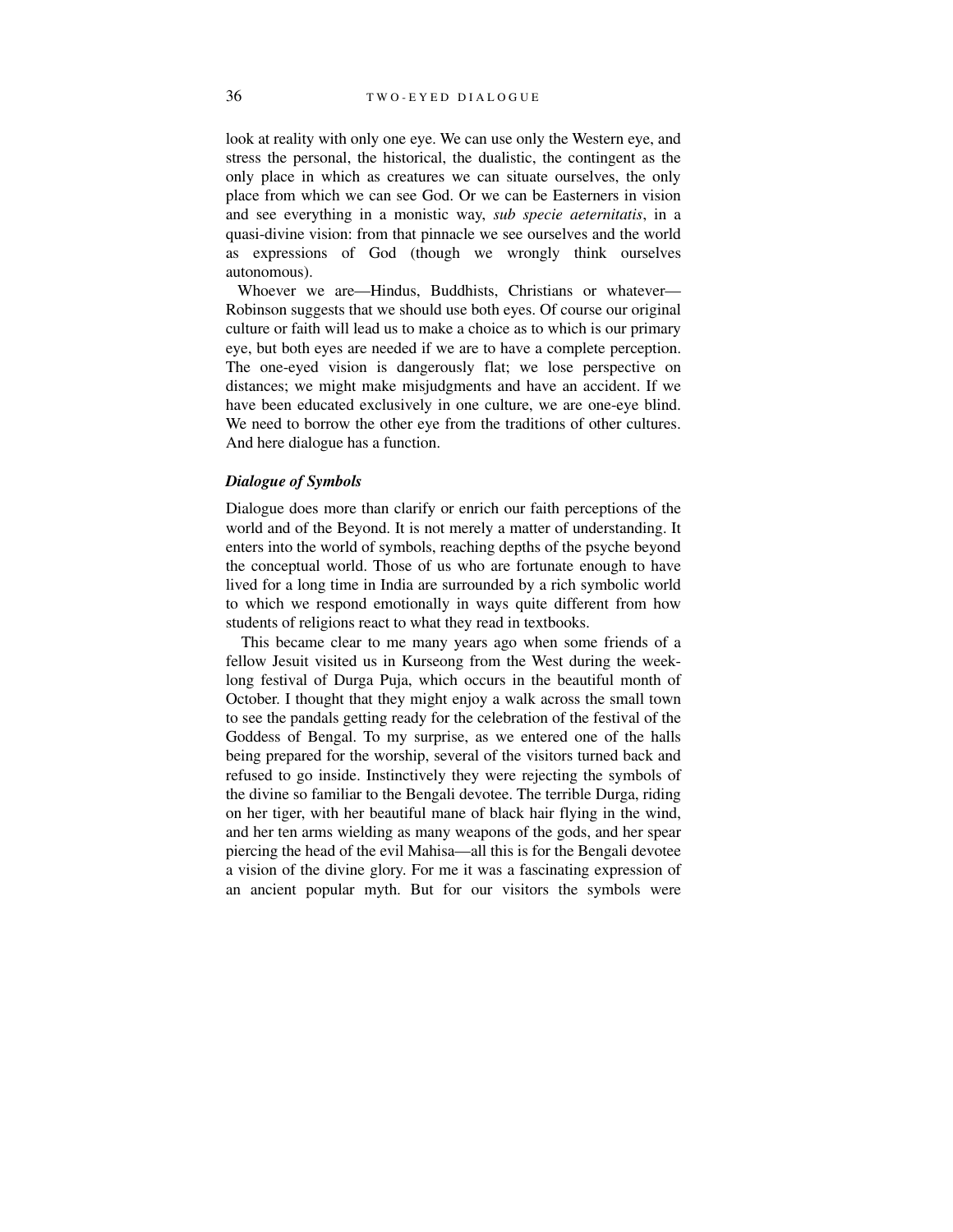frightening, something devilish. God only knows what religious formation was behind that reaction. I could not, of course, condemn their attitude, nor even try to convince them that it was all right just to go in and see. Clearly they could not share in the symbol.

Then I remembered that the *trisul*, the three-pointed fork so often found in the adherents of the Sivaite faith, was what in my childhood drawings I had always put in the hand of Satan. I needed to ask myself questions about my subconscious reaction to the *sadhus* of India wielding this fork, and how it appeared on the top of temples. 'Satan' may have inherited it from the Greek Neptune, and it would not be a surprise if it had its origin in the Sivaite world of India. One symbol, many meanings. These shared symbols perhaps point to some kind of shared oneness—not of an intellectual kind, centred on doctrine, but a oneness of the heart, of the emotions. Can we at some level see the symbols with the eyes of the other?



The sharing of symbols is more than the ability to see them as artistic expressions meaningful in their context. Many of us will have admired in some museum or other the reproduction of the magnificent Nataraja, the Great God Siva who dances out the mystery of divine dynamism and love, and causes the creation, destruction and salvation of the world. We may have been ecstatic for at least a few minutes before this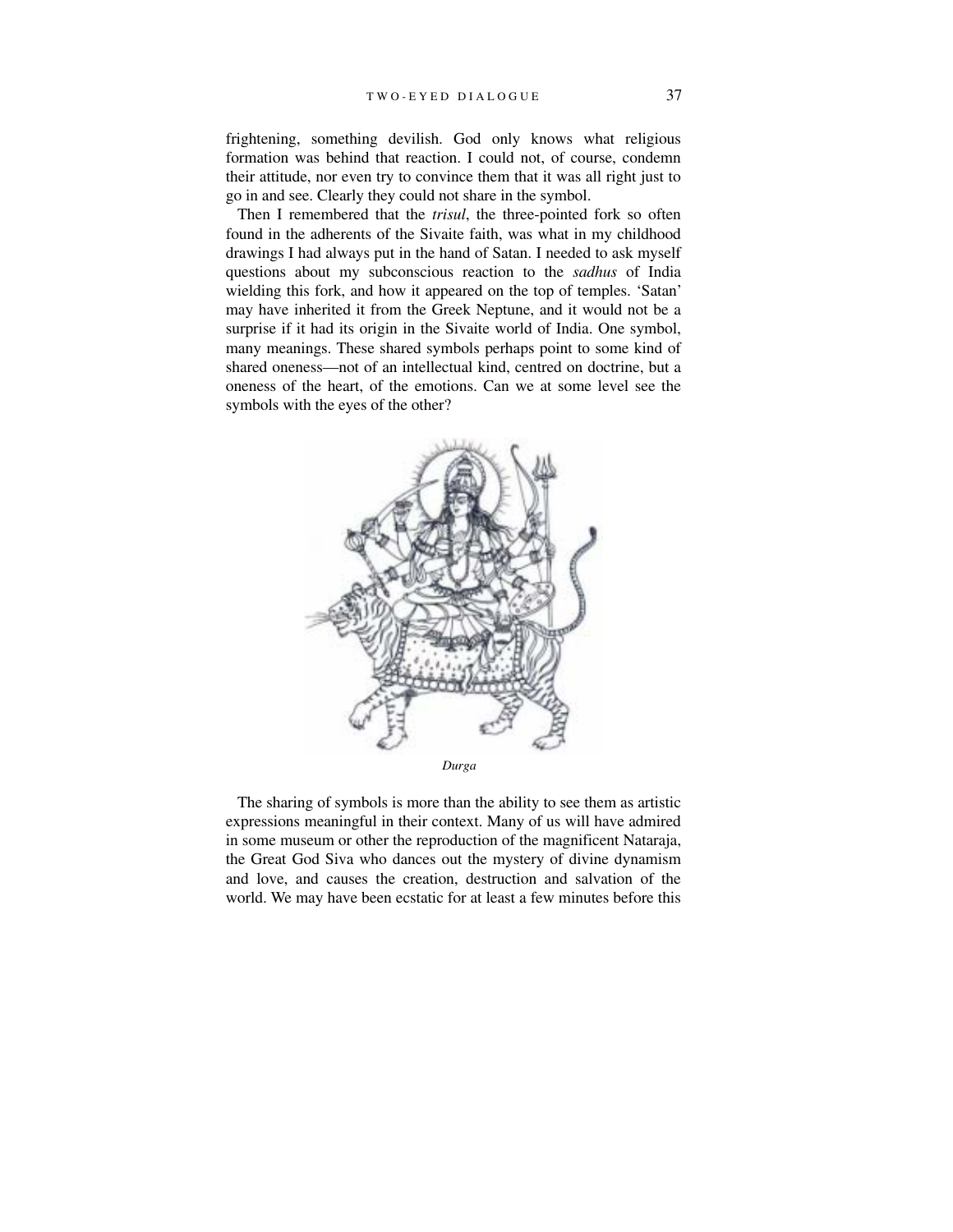expression of the divine mystery. If we are educated by study, and still more by dialogue, we can also experience what such symbols are for Hindu believers.

But can we go further, and actually share the symbols? Symbols, anthropologists tell us, belong to wholes—they cannot be detached from one culture and artificially attached to another. Theologians call this, disparagingly, syncretism. Anthropologists, too, condemn it as cultural imperialism. Symbols belong to cultures. We need to respect them.

All this is true enough. Equally, however, there are symbols that seem universal; and no culture and no religion can claim ownership of them. Such are the symbols of life—water, food, sex. . . . Moreover, as John Donne said, no man is an island. No community is an island, either. We belong to each other, and therefore we share. Look, for example, at the interesting history of the Indian symbol *om* (or *aum*). It is a phonetic symbol. In India it is all-pervasive. It is the main distinctive symbol of Hinduism, but one finds it also in Buddhism (at least in its Tibetan form), in Jainism and even in Sikhism, whose scripture, the Guru Granth Sahib, begins with *Ik omkar*, at times translated 'God is One!' *Om* is really a pan-indic symbol. It has many meanings. Or rather it 'means' nothing specific. It 'suggests' according to its context.

Is it proper for Christians also to use *om* as the symbol of God, or more specifically God's Word, since *om* symbolises *sabda-brahman*, 'revelation'? The question is delicate, as its Christian use could be seen as a case of imperial usurpation. Yet it could also be seen as authentic inculturation, of Indian Christians claiming a share in the symbolic world of their culture. While theologians disputed the matter, women religious had the insight and courage to go ahead, and began to chant or sing *om* in their liturgies. Then it started to feature, with or without a cross, in letterheads. Artists like Jyoti Sahi began to incorporate it in their work on Christian themes. *Om* began to appear in some of our churches, on tabernacle doors, and, more appropriately, on the lectern from which the Word is read and preached. Some disturbance and controversy ensued. Some called it an act of vandalism: symbols belong to the community that creates them, and they are subject to the laws of private property. But is this true? Could one not counter that such a way of thinking merely reflected a capitalist culture, as though even the Gods could be objects to be owned privately? Was it the reaction of a Hinduism that had become infected by a Judaeo-Christian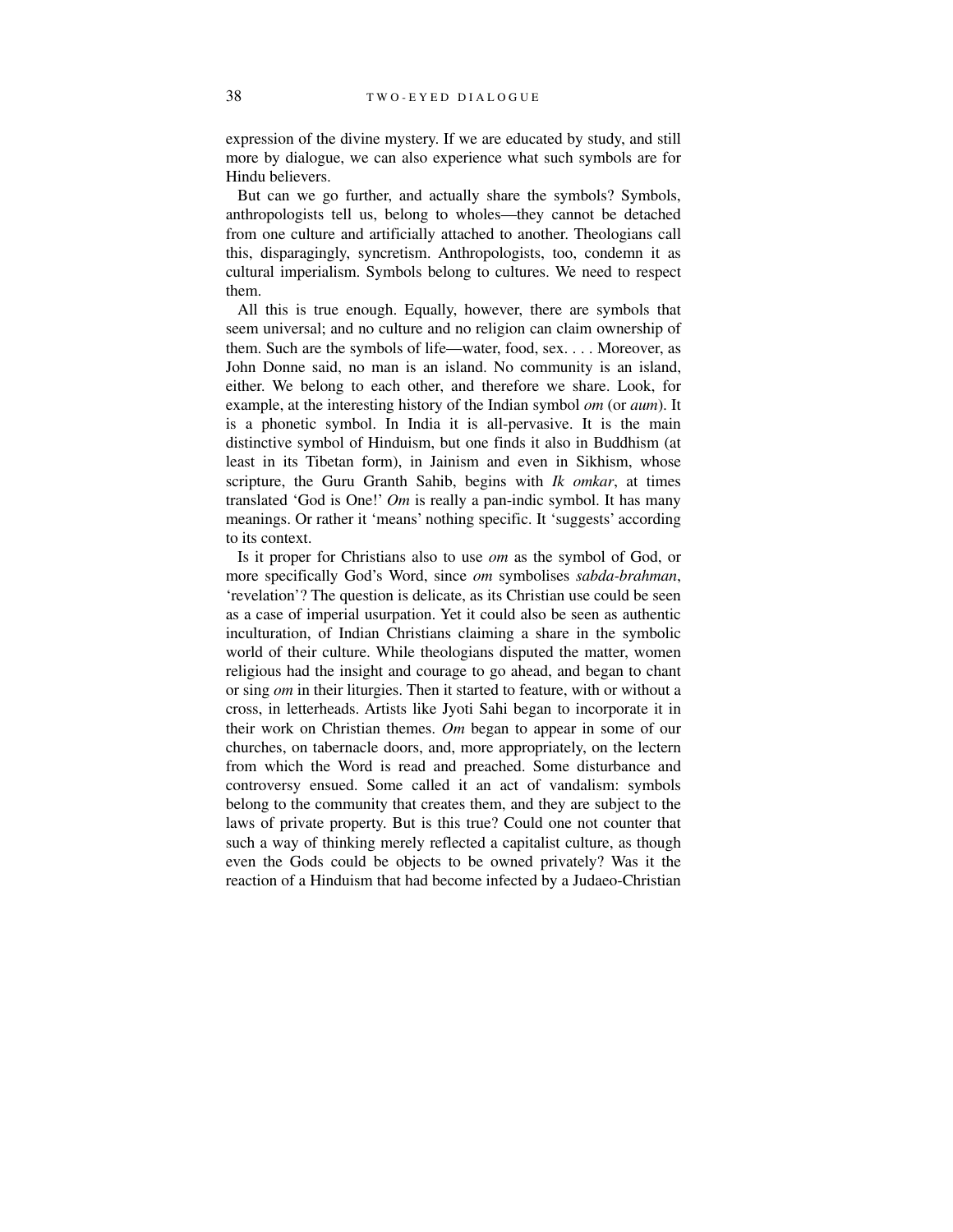pathology, and hence was making claims about its own property? Many see the extension of the symbol to other communities as a natural and desirable result of dialogue in depth. Like air, bread and water, symbols are shared.

However, symbols are not like coins from one currency that can easily be exchanged for others according to market rates. Symbols come with a retinue; they bring with them a world of moods, perceptions, mystic intuitions, ways of relating to the Divine, all derived from their origins. A sharing of symbols means also a sharing of religious experiences, seeing the Divine with a different eye. Some feel comfortable with this process; for others, it is unnerving, a call to death. It often demands an ascetic renunciation of things that give us security. Faith is purified, with less dependence on its external expressions, and a greater trust in the inner guidance of the Spirit. My colleagues taught me to see the temple, the gurdwara, the mosque, the great *tirthas* (pilgrimage centres), as places for worship and meditation, not tourist attractions. They are places vibrating with centuries of *bhakti*, love, devotion, tapas (penance), faith, trust and prayer. Here we cross frontiers; here we experience liminality; here we share a different spirituality which we do not understand fully. But at this level, understanding matters less. The important thing is communion in silence. The symbol is only a sacrament, a door to another spiritual world.

### *A Guru of Dialogue*

One of the most extraordinary records of this dialogue of religious experience is the spiritual diary of the Benedictine, Swami Abhishiktananda. Abhishiktananda (Henri Le Saux) came to India in 1948, became a 'Hindu monk', and entered profoundly into the symbolic and spiritual world of Hinduism. His final *samadhi*, his passing into eternity, occurred in 1973. A substantial selection of his journal has been published, firstly in France in 1986, and subsequently in India in 1998;<sup>6</sup> neither version, to my knowledge, has received much attention. However, there are a number of meeting groups that are inspired by this pioneer figure, and there is even an Abhishiktananda

<sup>6</sup> *Ascent to the Depth of the Heart. The Spiritual Diary (1948-1973) of Swami Abhishiktananda (Dom Henri Le Saux),* a selection edited with introduction by Raimon Panikkar, translated by David Fleming and James Stuart (Delhi: ISPCK, 1998); French original, *La montée au fond du coeur* (Paris: OEIL, 1986).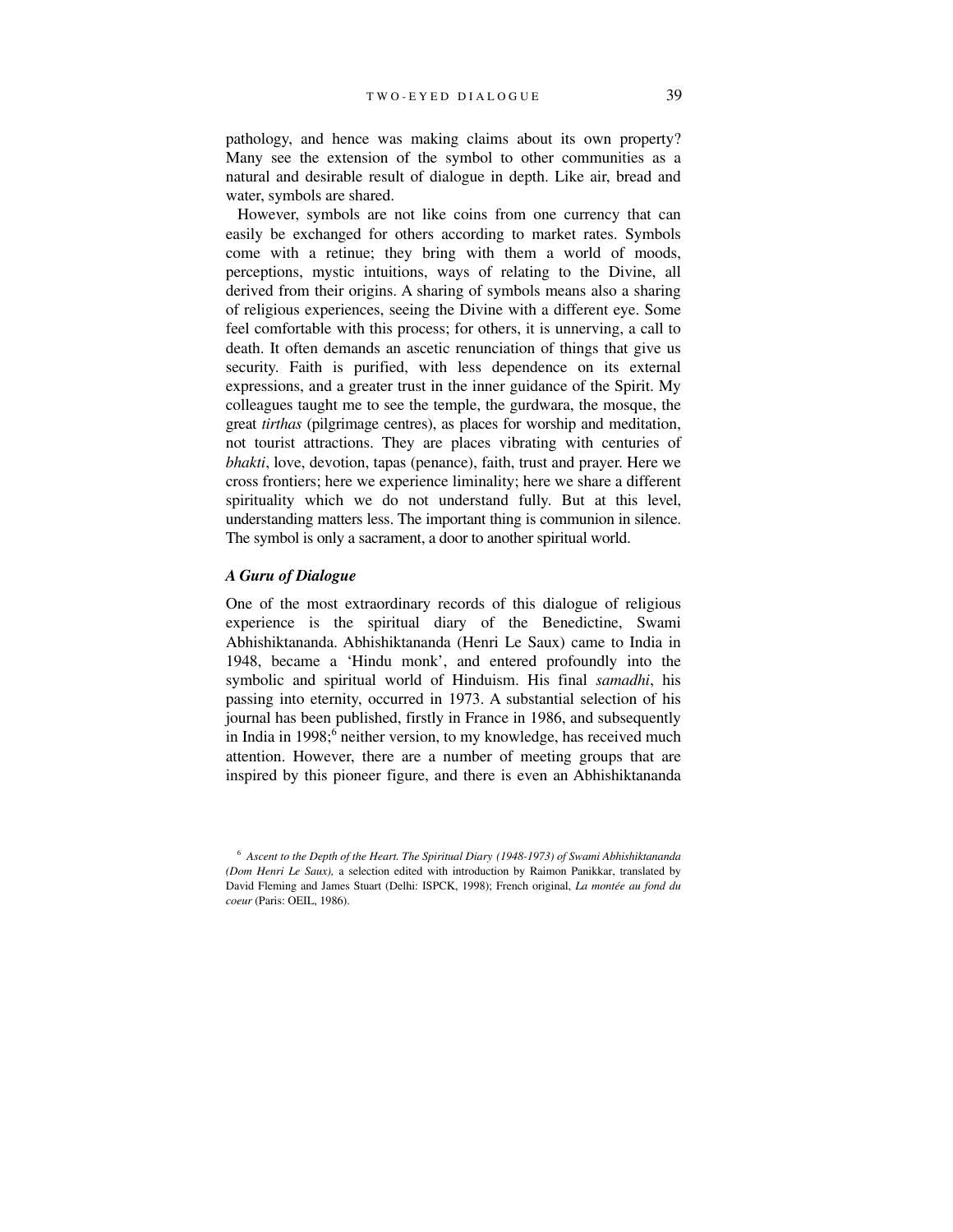Society based in Delhi that feels responsible for keeping alive the testimony of 'Swamiji'.

Swami Abhishiktananda's writings show him as a seeker who lived simultaneously in two worlds. His was not an easy life. Quite apart from the poverty and austerity he had embraced, he was often tortured by the tension between the faith he had inherited from his native Brittany and the spiritual experience he had discovered in India. He exclaimed in his diary, 'The experience of the Upanishads is true! I know it!' I once conversed for a few hours with this *sannyasi*-monk, listened to his own accounts of his life and experiences, and even made my own confession to him. One could not but be touched by the authenticity and integrity of his Christian commitment, and by the sincerity with which he shared in the spiritual world of the Upanishads. His diary reflections often, however, leave one puzzled. He is cynical about many practices and formulations of the Christian faith, and equally critical of the Vedantic claims. Yet underlying his criticisms there is a deep commitment to Jesus Christ and a great love for him. He remained until the end committed to the Eucharist, to the Triune God, and to the Church that had introduced him into this mystery. At the same time, he was also convinced that by embracing the Hindu spiritual world he had 'discovered the Holy Grail'. He had discovered that the God and the Christ we seek outside ourselves is in fact to be experienced within, at the root of our existence, when we truly say, like Jesus, 'I am'.

His disciple Sara Grant recorded a saying of his. It is not a question of finding who or where one is right or wrong, but of accepting both faiths and letting them live simultaneously in one's heart, even when they seem to be contradictory. To embrace different faiths in their tension, without judgement, knowing that they somehow meet in the infinite, in the 'Ineffable Mystery' (Grant's expression, which perhaps best translates the Indian word *Brahman*), is the way of dialogue, is the way of being a Christian today.

To live in two worlds is not comfortable; often it is frightening, a threat to our religious securities. The call to dialogue is, I think, an echo of the call of Jesus to the Galilean fishermen, '*Duc in altum!*— Put out into the deep!' (Luke 5:4). This phrase was indeed inscribed on the crest of my *alma mater* in Mumbai, St Xavier's College. Two things have made it easier for me to answer this call. Firstly, the Christian community in India, with its lively theological animators, has been living this dialogue for centuries, quietly and naturally, and has